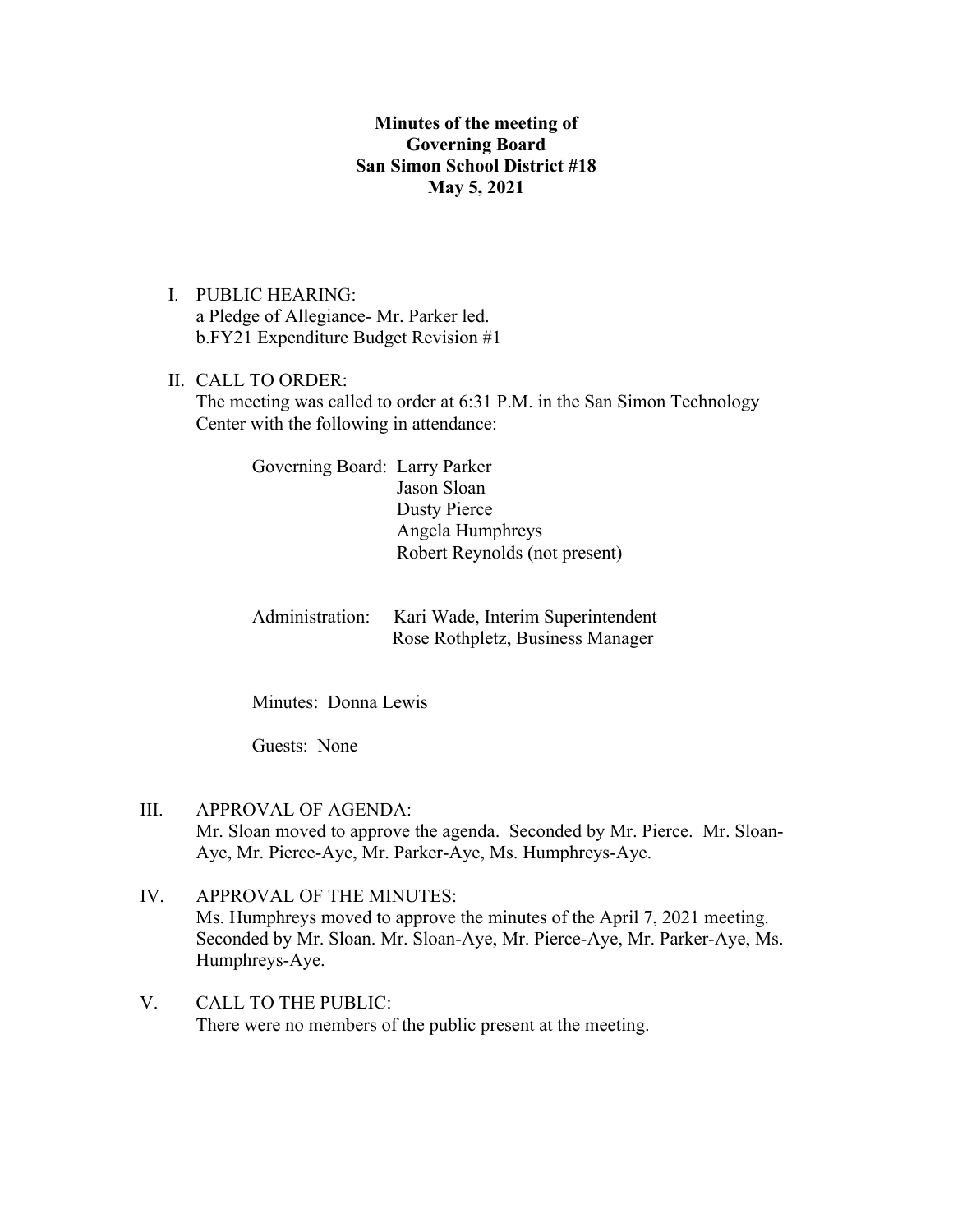## VI. REPORTS:

- 6a. Mrs. Wade reported the new textbooks will be on display in the high school hallway for 60 days. We received final approval on the NSLP grant. The senior trip and prom went well. The FFA Banquet will be tomorrow at 6:30 PM. NHS will sponsor an Elementary Field Day Tuesday, May 11. Kindergarten graduation will be at 10:00 AM on Wednesday, May 19. JH & HS graduation will be on May 20 and 7:00 PM.
- 6b. Mrs. Rothpletz gave the Student Activities report. It included junior class concessions and prom purchases, FFA jacket sales and purchases of folding tables. The monthly budget increased a little. She discussed the budget revision which showed more ADM so our funding increased. We received approximately \$21,000.00 from the items included in the Safford auction and the sealed bid for the mobile office.
- 6c. There was no transportation report.
- VII. ACTION ITEMS:
	- 7a. Ms. Humphreys moved to approve FY2021 Expenditure Budget Revision. Seconded by Mr. Sloan. Mr. Sloan-Aye, Mr. Pierce-Aye, Mr. Parker-Aye, Ms. Humphreys-Aye.
	- 7b. Ms. Humphreys moved to make mask wearing optional. Seconded by Mr. Sloan. Mr. Sloan-Aye, Mr. Pierce-Aye, Mr. Parker-Aye, Ms. Humphreys- Aye.
	- 7c. Mr. Sloan moved to approve the "Top Five Priorities" as presented by ASBA on the political agenda. Seconded by Ms. Humphreys. Mr. Sloan-Aye, Mr. Pierce-Aye, Mr. Parker-Aye, Ms. Humphrey-Aye.
	- 7d. Ms. Humphreys moved to approve the only read of Policy Advisories Volume 33, Number 2, 679. Seconded by Mr. Sloan. Mr. Sloan-Aye, Mr. Pierce-Aye, Mr. Parker-Aye, Ms. Humphreys-Aye.
	- 7e. The board discussed the submission of proposed issues for consideration for the 2022 political agenda.
	- 7f. Ms. Humphreys moved to approve the Addendum to the Salary Schedule. Seconded by Mr. Sloan. Mr. Sloan-Aye, Mr. Pierce-Aye, Mr. Parker-Aye, Ms. Humphreys-Aye.

## VIII. EXECUTIVE SESSION:

Ms. Humphreys moved to go into executive session at 6:57 PM to discuss Items 9a and 9b; administrative contracts. Open session resumed at 7:21 PM.